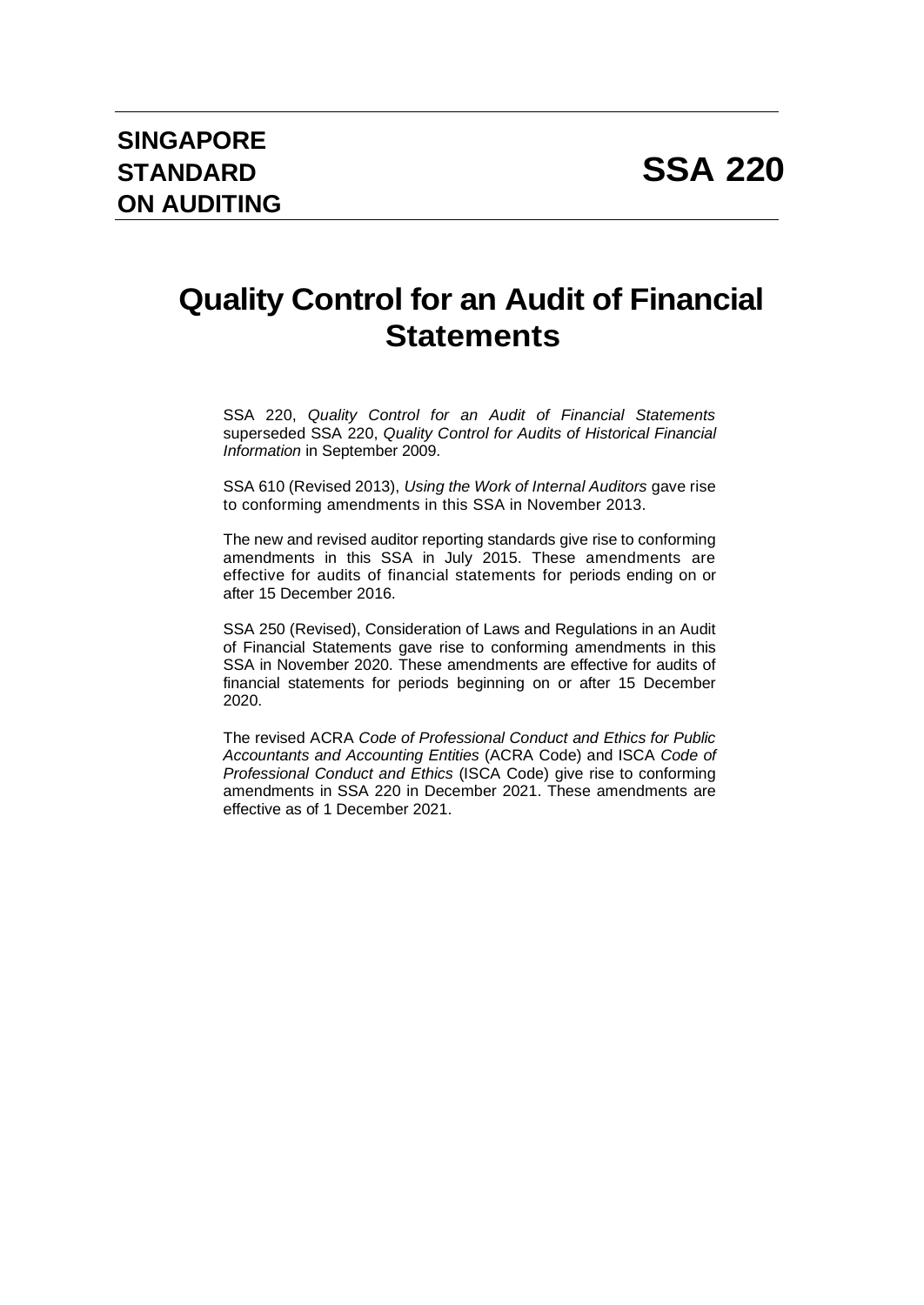# **SINGAPORE STANDARD ON AUDITING 220 QUALITY CONTROL FOR AN AUDIT OF FINANCIAL STATEMENTS**

(Effective for audits of financial statements for periods beginning on or after 15 December 2020)

# **CONTENTS**

Paragraph

**Foreword Introduction** Scope of this SSA 1 System of Quality Control and Role of Engagement Teams 2-4 Effective Date 5 **Objective** 6 **Definitions** 7 **Requirements** Leadership Responsibilities for Quality on Audits **8** 8 Relevant Ethical Requirements **9-11** Section 1 and 200 and 200 and 200 and 200 and 200 and 200 and 200 and 200 and 200 and 200 and 200 and 200 and 200 and 200 and 200 and 200 and 200 and 200 and 200 and 200 and 200 and 200 Acceptance and Continuance of Client Relationships and Audit Engagements. 12-13 Assignment of Engagement Teams 14 Engagement Performance 15-22 Monitoring 23 Documentation 24-25 **Application and Other Explanatory Material** System of Quality Control and Role of Engagement Teams A1-A2 Leadership Responsibilities for Quality on Audits A3 Relevant Ethical Requirements A4-A7 Acceptance and Continuance of Client Relationships and Audit Engagements A8-A9 Assignment of Engagement Teams A10-A12 Engagement Performance A13-A31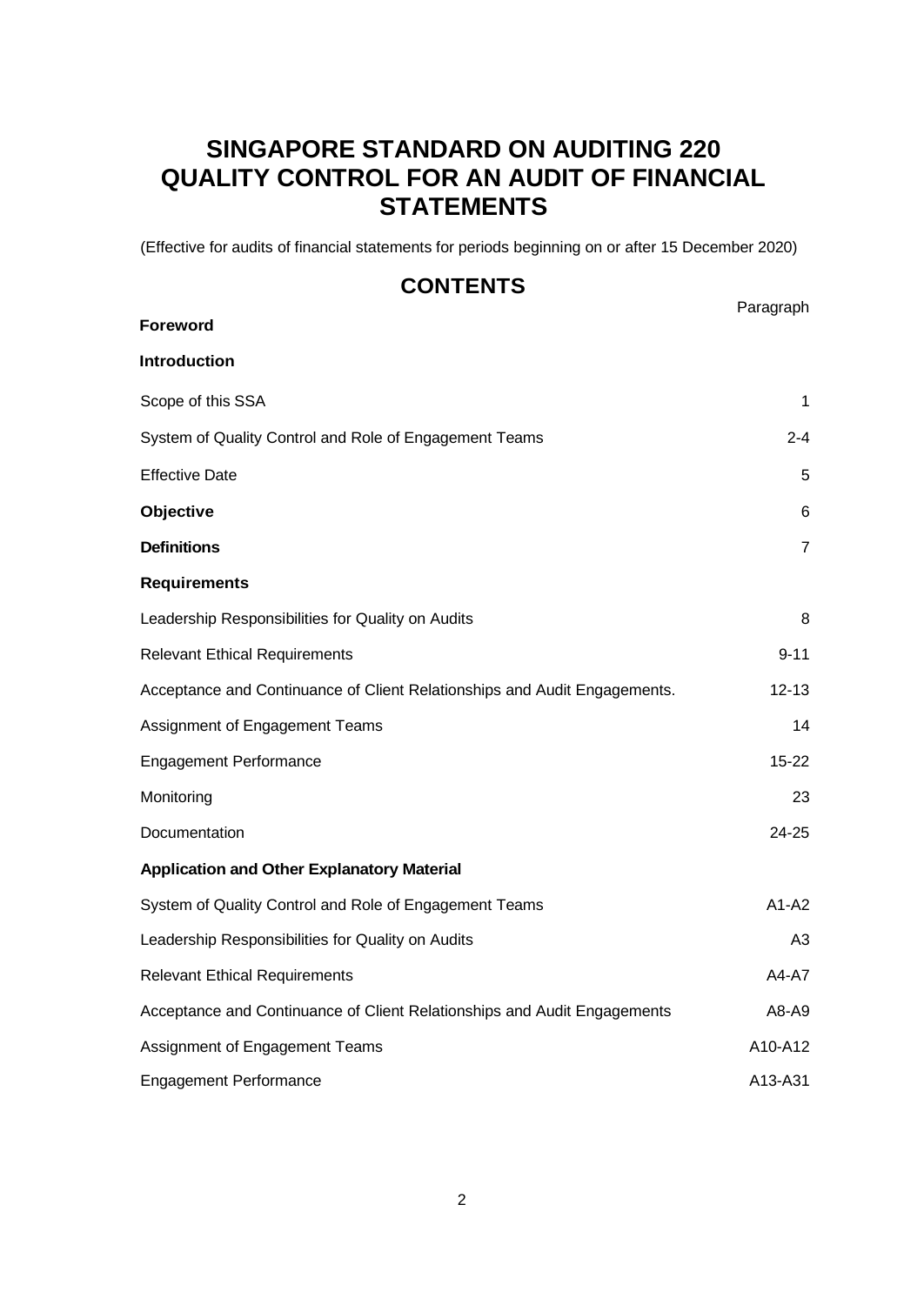Monitoring A32-A34

Documentation A35

Singapore Standard on Auditing (SSA) 220, "Quality Control for an Audit of Financial Statements" should be read in conjunction with SSA 200, "Overall Objectives of the Independent Auditor and the Conduct of an Audit in accordance with Singapore Standards on Auditing."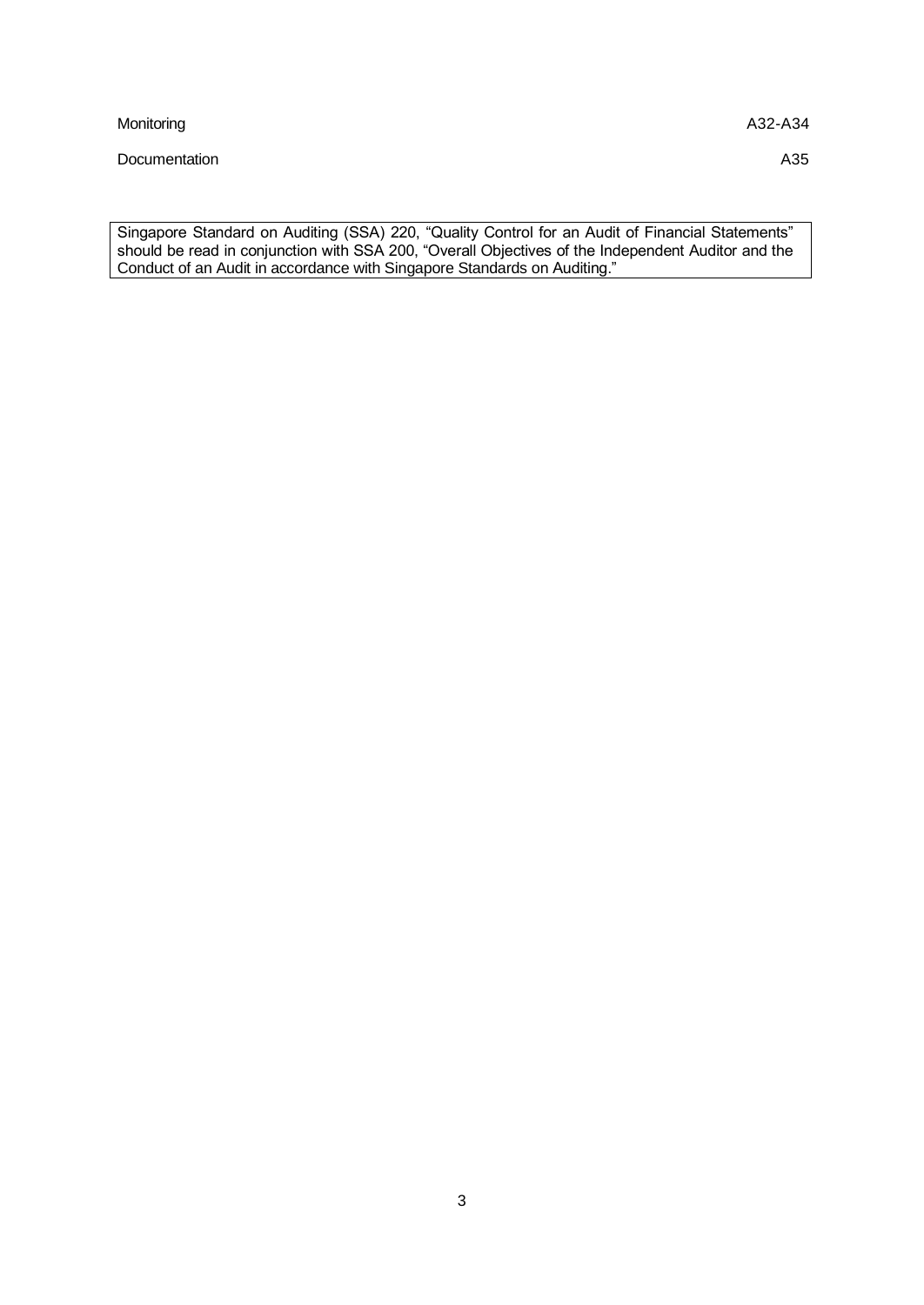# **SINGAPORE STANDARD SSA 220 ON AUDITING**

# **Foreword**

- i. This Standard is based on International Standard on Auditing 220, with such amendments as were considered appropriate for local adoption.
- ii. The major amendments are as follows:

The definition of firm in paragraphs 7(e) and A5:

A sole practitioner, partnership or corporation or other entity of professional accountants. is replaced by:

- (a) An Accounting Entity [An Accounting Corporation, Accounting Firm, or Accounting Limited Liability Partnership, approved under the Accountants Act (Chapter 2);
- (b) An entity that controls an Accounting Entity through ownership, management or other means; and
- (c) An entity controlled by an Accounting Entity through ownership, management or other means.

# **Introduction**

# **Scope of this SSA**

1. This Singapore Standard on Auditing (SSA) deals with the specific responsibilities of the auditor regarding quality control procedures for an audit of financial statements. It also addresses, where applicable, the responsibilities of the engagement quality control reviewer. This SSA is to be read in conjunction with relevant ethical requirements.

#### *System of Quality Control and Role of Engagement Teams*

- 2. Quality control systems, policies and procedures are the responsibility of the audit firm. Under Singapore Standard on Quality Control (SSQC) 1, the firm has an obligation to establish and maintain a system of quality control to provide it with reasonable assurance that:
	- (a) The firm and its personnel comply with professional standards and applicable legal and regulatory requirements; and
	- (b) The reports issued by the firm or engagement partners are appropriate in the  $circumstance<sup>1</sup>$ . This SSA is premised on the basis that the firm is subject to SSQC 1 or to national requirements that are at least as demanding. (Ref: Para. A1)

<sup>1</sup> SSQC 1, "*Quality Control for Firms that Perform Audits and Reviews of Financial Statements, and Other Assurance and Related Services Engagements*," paragraph 11.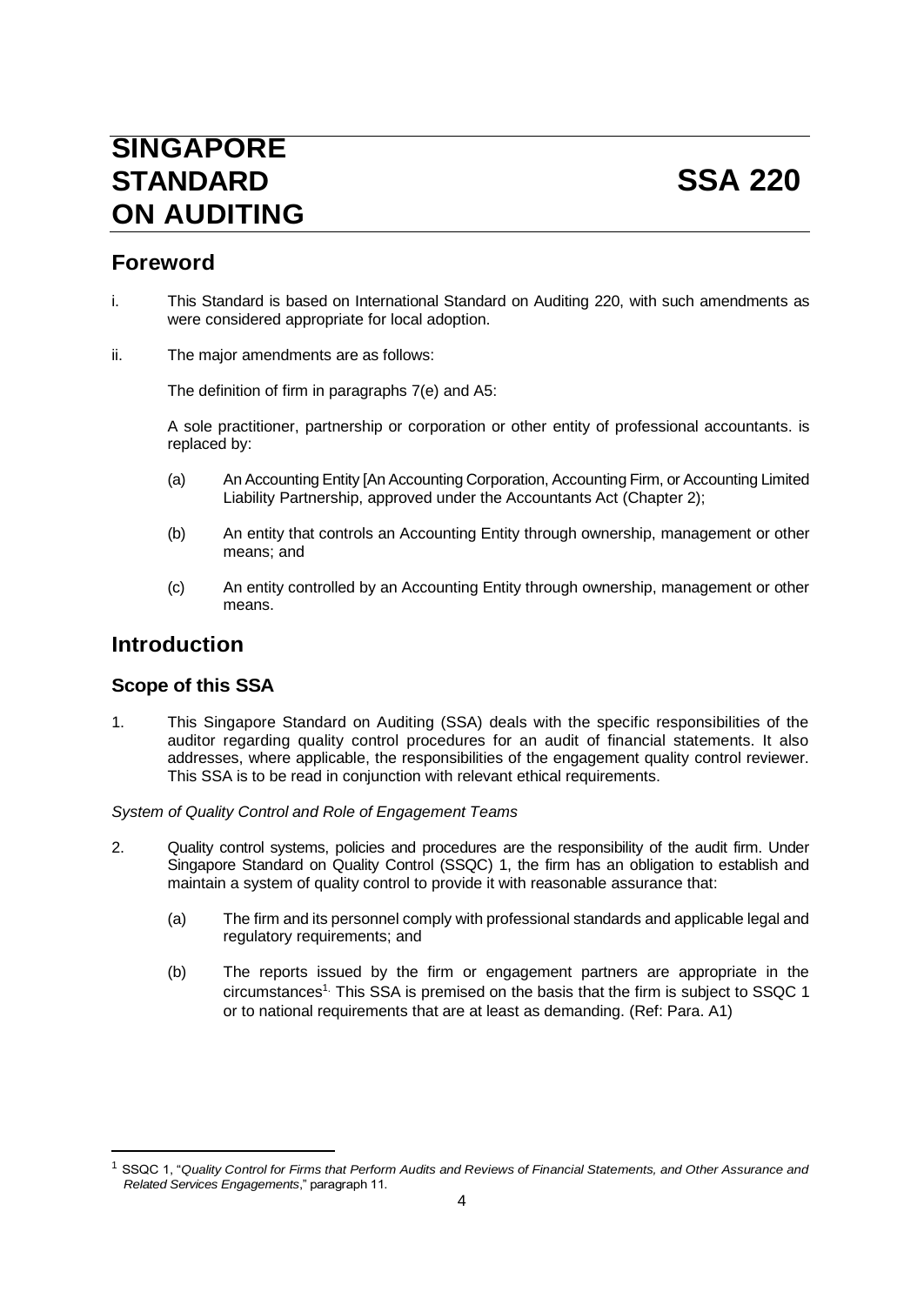- 3. Within the context of the firm's system of quality control, engagement teams have a responsibility to implement quality control procedures that are applicable to the audit engagement and provide the firm with relevant information to enable the functioning of that part of the firm's system of quality control relating to independence.
- 4. Engagement teams are entitled to rely on the firm's system of quality control, unless information provided by the firm or other parties suggests otherwise. (Ref: Para. A2)

## **Effective Date**

5. This SSA is effective for audits of financial statements for periods beginning on or after 15 December 2020.

# **Objective**

- 6. The objective of the auditor is to implement quality control procedures at the engagement level that provide the auditor with reasonable assurance that:
	- (a) The audit complies with professional standards and applicable legal and regulatory requirements; and
	- (b) The auditor's report issued is appropriate in the circumstances.

# **Definitions**

- 7. For purposes of the SSAs, the following terms have the meanings attributed below:
	- (a) Engagement partner<sup>2</sup> The partner or other person in the firm who is responsible for the audit engagement and its performance, and for the auditor's report that is issued on behalf of the firm, and who, where required, has the appropriate authority from a professional, legal or regulatory body.
	- (b) Engagement quality control review A process designed to provide an objective evaluation, on or before the date of the auditor's report, of the significant judgments the engagement team made and the conclusions it reached in formulating the auditor's report. The engagement quality control review process is only for audits of financial statements of listed entities and those other audit engagements, if any, for which the firm has determined an engagement quality control review is required.
	- (c) Engagement quality control reviewer A partner, other person in the firm, suitably qualified external person, or a team made up of such individuals, none of whom is part of the engagement team, with sufficient and appropriate experience and authority to objectively evaluate the significant judgments the engagement team made and the conclusions it reached in formulating the auditor's report.
	- (d) Engagement team All partners and staff performing the engagement, and any individuals engaged by the firm or a network firm who perform audit procedures on the engagement. This excludes an auditor's external expert engaged by the firm or a network firm<sup>3</sup>. The term "engagement team" also excludes individuals within the client's internal audit function who provide direct assistance on an audit engagement hen the external auditor complies with the requirements of SSA 610 (Revised 2013)<sup>4</sup>.

 $^2$  "Engagement partner," "partner," and "firm" should be read as referring to their public sector equivalents where relevant.

<sup>3</sup> SSA 620, "*Using the Work of an Auditor's Expert*," paragraph 6(a), defines the term "auditor's expert."

<sup>&</sup>lt;sup>4</sup> SSA 610 (Revised 2013). "Using the Work of Internal Auditors," establishes limits on the use of direct assistance. It also acknowledges that the external auditor may be prohibited by law or regulation from obtaining direct assistance from internal auditors. Therefore, the use of direct assistance is restricted to situations where it is permitted.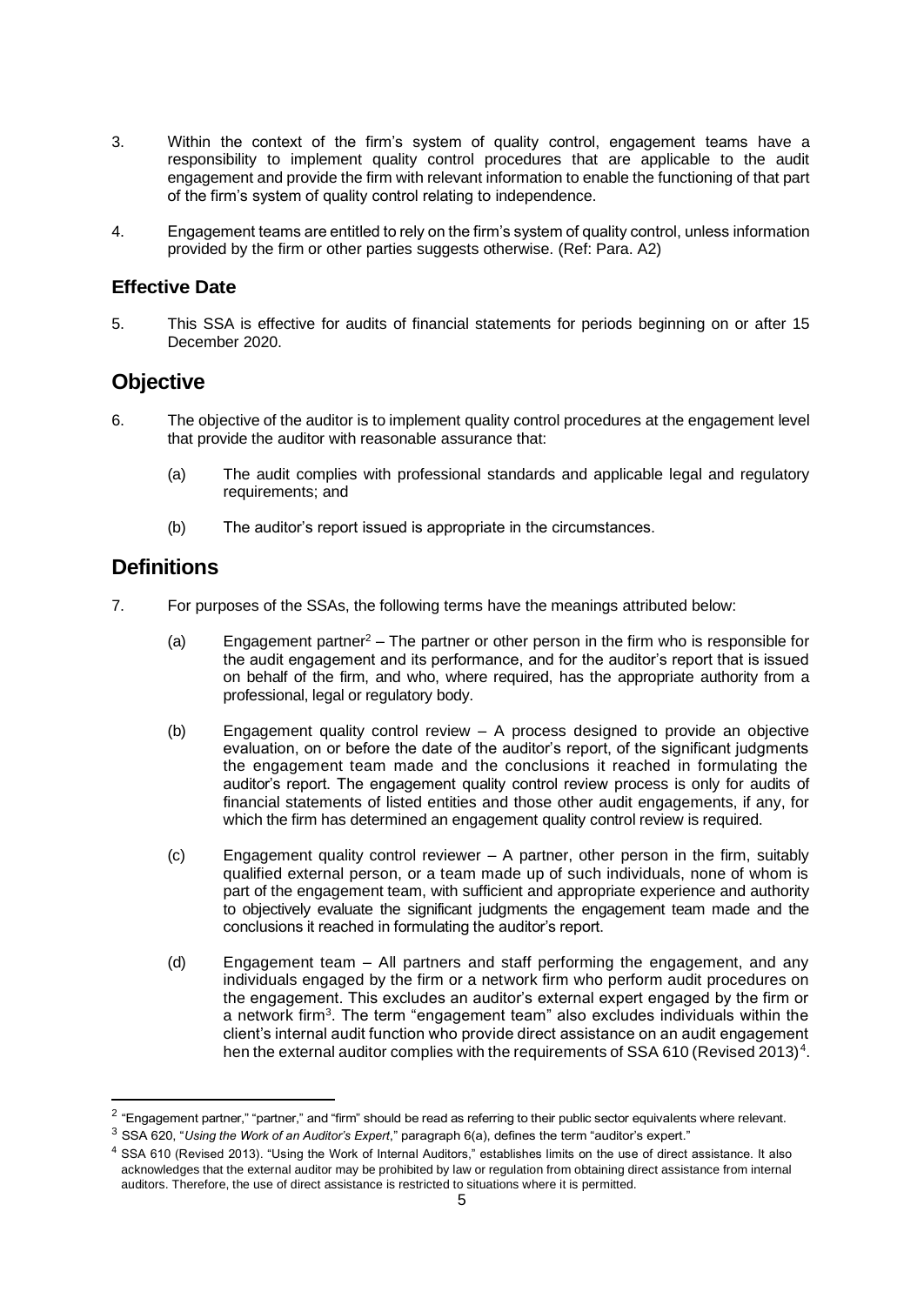- (e) Firm–
	- (i) An Accounting Entity [An Accounting Corporation, Accounting Firm, or Accounting Limited Liability Partnership, approved under the Accountants Act (Chapter 2):
	- (ii) An entity that controls an Accounting Entity through ownership, management or other means; and
	- (iii) An entity controlled by an Accounting Entity through ownership, management or other means.
- (f) Inspection In relation to completed audit engagements, procedures designed to provide evidence of compliance by engagement teams with the firm's quality control policies and procedures.
- (g) Listed entity An entity whose shares, stock or debt are quoted or listed on a recognized stock exchange, or are marketed under the regulations of a recognized stock exchange or other equivalent body.
- (h) Monitoring A process comprising an ongoing consideration and evaluation of the firm's system of quality control, including a periodic inspection of a selection of completed engagements, designed to provide the firm with reasonable assurance that its system of quality control is operating effectively.
- (i) Network firm A firm or entity that belongs to a network.
- (j) Network A larger structure:
	- (i) That is aimed at cooperation, and
	- (ii) That is clearly aimed at profit or cost-sharing or shares common ownership, control or management, common quality control policies and procedures, common business strategy, the use of a common brand name, or a significant part of professional resources.
- (k) Partner Any individual with authority to bind the firm with respect to the performance of a professional services engagement.
- (l) Personnel Partners and staff.
- (m) Professional standards Singapore Standards on Auditing (SSAs) and relevant ethical requirements.
- (n) Relevant ethical requirements Ethical requirements to which the engagement team and engagement quality control reviewer are subject when undertaking an audit engagement, which ordinarily comprise the provisions of the Accounting and Corporate Regulatory Authority (ACRA) *Code of Professional Conduct and Ethics for Public Accountants and Accounting Entities* (ACRA Code) related to an audit of financial statements together with national requirements that are more restrictive.
- (o) Staff Professionals, other than partners, including any experts the firm employs.
- (p) Suitably qualified external person An individual outside the firm with the competence and capabilities to act as an engagement partner, for example a partner of another firm, or an employee (with appropriate experience) of either a professional accountancy body whose members may perform audits of historical financial information or of an organization that provides relevant quality control services.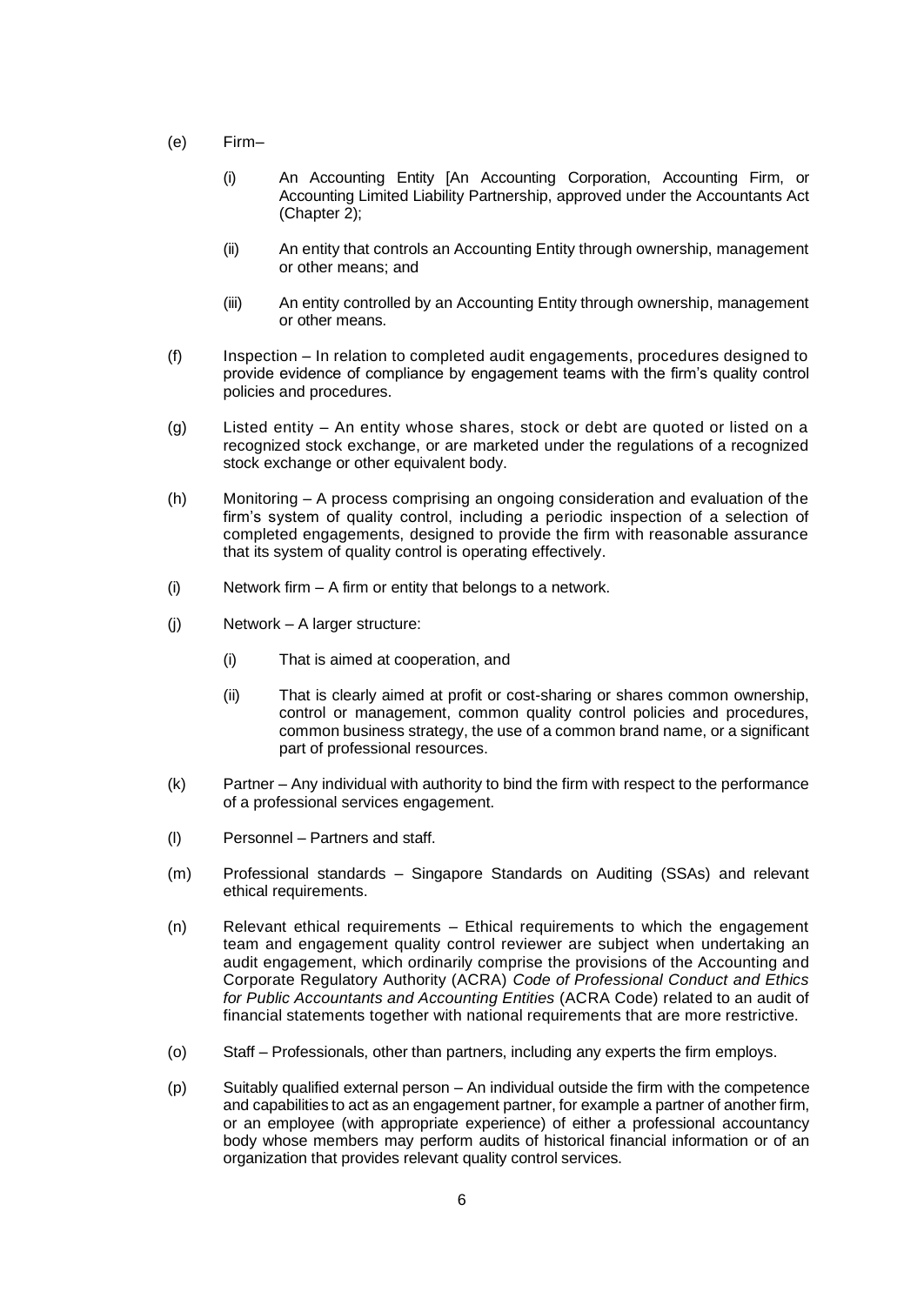# **Requirements**

# **Leadership Responsibilities for Quality on Audits**

8. The engagement partner shall take responsibility for the overall quality on each audit engagement to which that partner is assigned. (Ref: Para. A3)

### **Relevant Ethical Requirements**

- 9. Throughout the audit engagement, the engagement partner shall remain alert, through observation and making inquiries as necessary, for evidence of breaches of relevant ethical requirements by members of the engagement team. (Ref: Para. A4-A5)
- 10. If matters come to the engagement partner's attention through the firm's system of quality control or otherwise that indicate that members of the engagement team have breached relevant ethical requirements, the engagement partner, in consultation with others in the firm, shall determine the appropriate action. (Ref: Para. A5)

#### *Independence*

- 11. The engagement partner shall form a conclusion on compliance with independence requirements that apply to the audit engagement. In doing so, the engagement partner shall: (Ref: Para A5)
	- (a) Obtain relevant information from the firm and, where applicable, network firms, to identify and evaluate threats to independence;
	- (b) Evaluate information on identified breaches, if any, of the firm's independence policies and procedures to determine whether they create a threat to independence for the audit engagement;
	- (c) Evaluate whether the identified threats are at an acceptable level; and
	- (d) Take appropriate action to address the threats that are not at an acceptable level by eliminating the circumstances that create the threats, applying safeguards to reduce threats to an acceptable level, or withdrawing from the engagement, where withdrawal is possible under applicable law or regulation. The engagement partner shall promptly report to the firm any inability to resolve the matter for appropriate action. (Ref: Para. A6-A7)

## **Acceptance and Continuance of Client Relationships and Audit Engagements**

- 12. The engagement partner shall be satisfied that appropriate procedures regarding the acceptance and continuance of client relationships and audit engagements have been followed, and shall determine that conclusions reached in this regard are appropriate. (Ref: Para. A8-A9)
- 13. If the engagement partner obtains information that would have caused the firm to decline the audit engagement had that information been available earlier, the engagement partner shall communicate that information promptly to the firm, so that the firm and the engagement partner can take the necessary action. (Ref: Para. A9)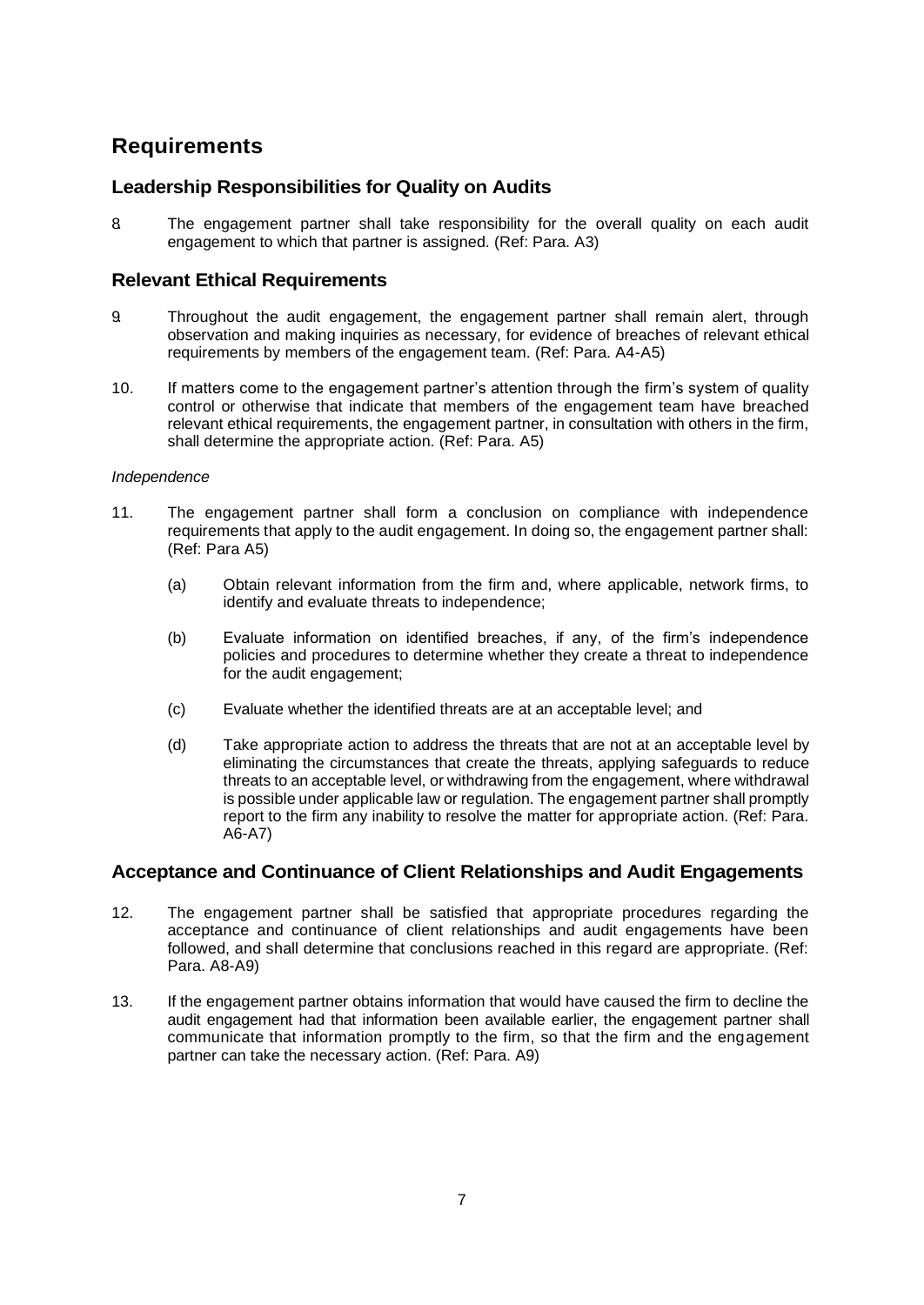## **Assignment of Engagement Teams**

- 14. The engagement partner shall be satisfied that the engagement team, and any auditor's experts who are not part of the engagement team, collectively have the appropriate competence and capabilities to:
	- (a) Perform the audit engagement in accordance with professional standards and applicable legal and regulatory requirements; and
	- (b) Enable an auditor's report that is appropriate in the circumstances to be issued. (Ref: Para. A10-A12)

### **Engagement Performance**

*Direction, Supervision and Performance*

- 15. The engagement partner shall take responsibility for:
	- (a) The direction, supervision and performance of the audit engagement in compliance with professional standards and applicable legal and regulatory requirements; and (Ref: Para. A13-A15, A20)
	- (b) The auditor's report being appropriate in the circumstances.

#### *Reviews*

- 16. The engagement partner shall take responsibility for reviews being performed in accordance with the firm's review policies and procedures. (Ref: Para. A16-A17, A20)
- 17. On or before the date of the auditor's report, the engagement partner shall, through a review of the audit documentation and discussion with the engagement team, be satisfied that sufficient appropriate audit evidence has been obtained to support the conclusions reached and for the auditor's report to be issued. (Ref: Para. A18-A20)

#### *Consultation*

- 18. The engagement partner shall:
	- (a) Take responsibility for the engagement team undertaking appropriate consultation on difficult or contentious matters;
	- (b) Be satisfied that members of the engagement team have undertaken appropriate consultation during the course of the engagement, both within the engagement team and between the engagement team and others at the appropriate level within or outside the firm;
	- (c) Be satisfied that the nature and scope of, and conclusions resulting from, such consultations are agreed with the party consulted; and
	- (d) Determine that conclusions resulting from such consultations have been implemented. (Ref: Para. A21-A22)

#### *Engagement Quality Control Review*

19. For audits of financial statements of listed entities, and those other audit engagements, if any, for which the firm has determined that an engagement quality control review is required, the engagement partner shall: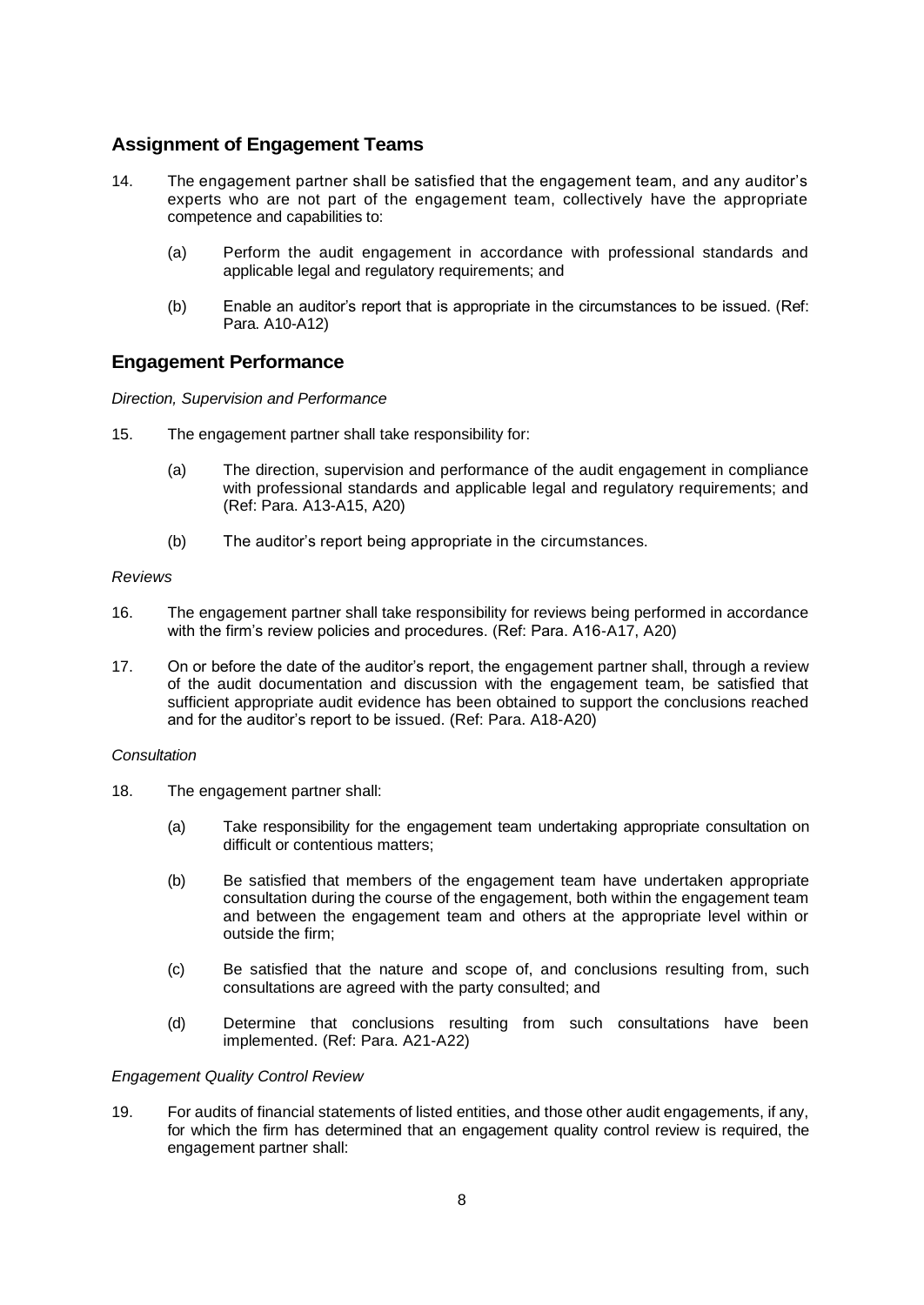- (a) Determine that an engagement quality control reviewer has been appointed;
- (b) Discuss significant matters arising during the audit engagement, including those identified during the engagement quality control review, with the engagement quality control reviewer; and
- (c) Not date the auditor's report until the completion of the engagement quality control review. (Ref: Para. A23-A25)
- 20. The engagement quality control reviewer shall perform an objective evaluation of the significant judgements made by the engagement team, and the conclusions reached in formulating the auditor's report. This evaluation shall involve:
	- (a) Discussion of significant matters with the engagement partner;
	- (b) Review of the financial statements and the proposed auditor's report;
	- (c) Review of selected audit documentation relating to the significant judgements the engagement team made and the conclusions it reached; and
	- (d) Evaluation of the conclusions reached in formulating the auditor's report and consideration of whether the proposed auditor's report is appropriate. (Ref: Para. A26-A27a, A29-A31)
- 21. For audits of financial statements of listed entities, the engagement quality control reviewer, on performing an engagement quality control review, shall also consider the following:
	- (a) The engagement team's evaluation of the firm's independence in relation to the audit engagement;
	- (b) Whether appropriate consultation has taken place on matters involving differences of opinion or other difficult or contentious matters, and the conclusions arising from those consultations; and
	- (c) Whether audit documentation selected for review reflects the work performed in relation to the significant judgements made and supports the conclusions reached. (Ref: Para. A28-A31)

#### *Differences of Opinion*

22. If differences of opinion arise within the engagement team, with those consulted or, where applicable, between the engagement partner and the engagement quality control reviewer, the engagement team shall follow the firm's policies and procedures for dealing with and resolving differences of opinion.

## **Monitoring**

23. An effective system of quality control includes a monitoring process designed to provide the firm with reasonable assurance that its policies and procedures relating to the system of quality control are relevant, adequate, and operating effectively. The engagement partner shall consider the results of the firm's monitoring process as evidenced in the latest information circulated by the firm and, if applicable, other network firms and whether deficiencies noted in that information may affect the audit engagement. (Ref: Para A32-A34)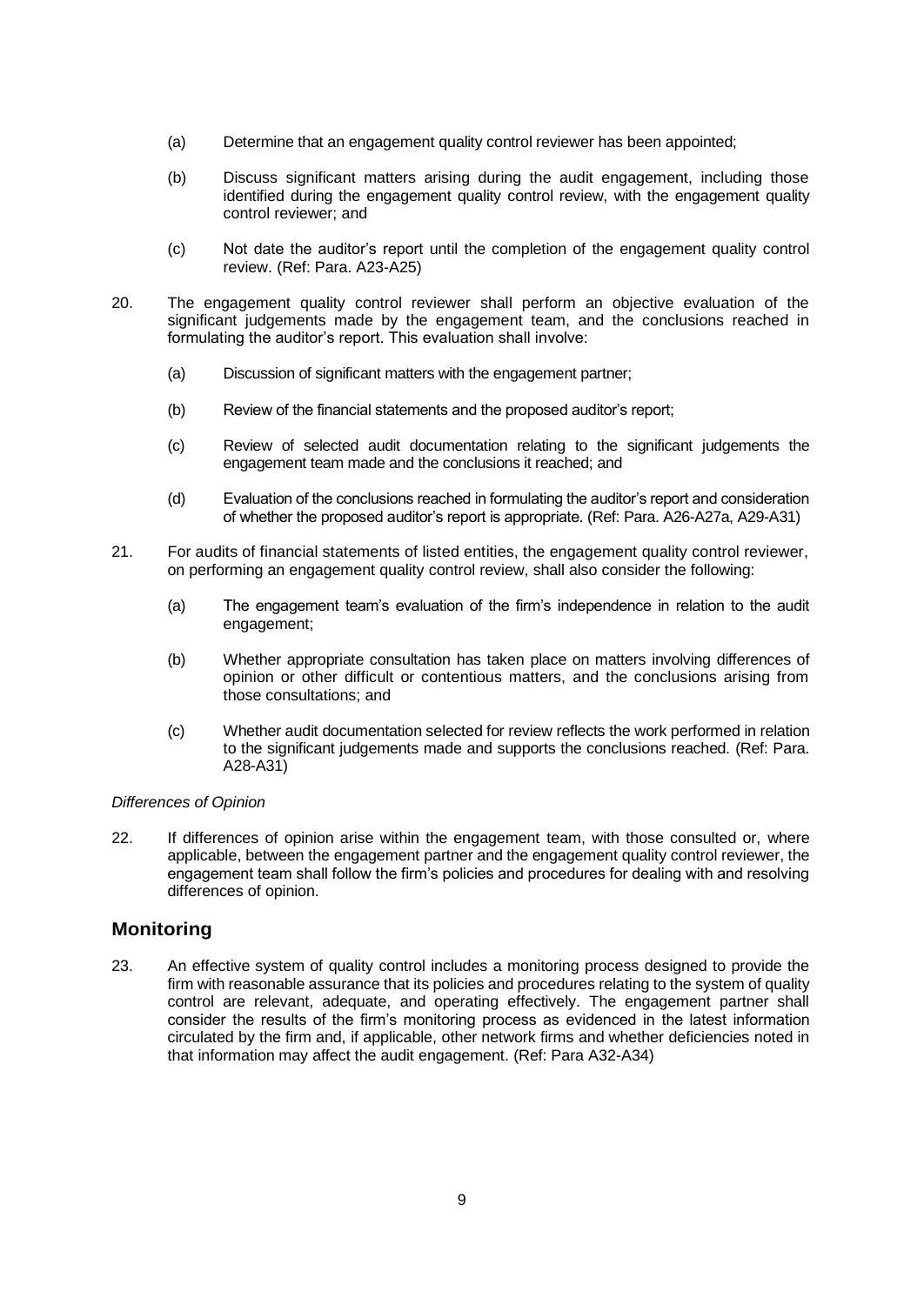# **Documentation**

- 24. The auditor shall include in the audit documentation<sup>5</sup>:
	- (a) Issues identified with respect to compliance with relevant ethical requirements and how they were resolved.
	- (b) Conclusions on compliance with independence requirements that apply to the audit engagement, and any relevant discussions with the firm that support these conclusions.
	- (c) Conclusions reached regarding the acceptance and continuance of client relationships and audit engagements.
	- (d) The nature and scope of, and conclusions resulting from, consultations undertaken during the course of the audit engagement. (Ref: Para. A35)
- 25. The engagement quality control reviewer shall document, for the audit engagement reviewed, that:
	- (a) The procedures required by the firm's policies on engagement quality control review have been performed;
	- (b) The engagement quality control review has been completed on or before the date of the auditor's report; and
	- (c) The reviewer is not aware of any unresolved matters that would cause the reviewer to believe that the significant judgments the engagement team made and the conclusions it reached were not appropriate.

# **Application and Other Explanatory Material**

## **System of Quality Control and Role of Engagement Teams** (Ref: Para. 2)

A1 SSQC 1, or national requirements that are at least as demanding, deals with the firm's responsibilities to establish and maintain its system of quality control for audit engagements. The system of quality control includes policies and procedures that address each of the following elements:

\*\*\*

- Leadership responsibilities for quality within the firm;
- Relevant ethical requirements;
- Acceptance and continuance of client relationships and specific engagements;
- Human resources;
- Engagement performance; and
- Monitoring.

National requirements that deal with the firm's responsibilities to establish and maintain a system of quality control are at least as demanding as SSQC 1 when they address all the elements

<sup>5</sup> SSA 230, "*Audit Documentation*," paragraphs 8-11, and paragraph A6.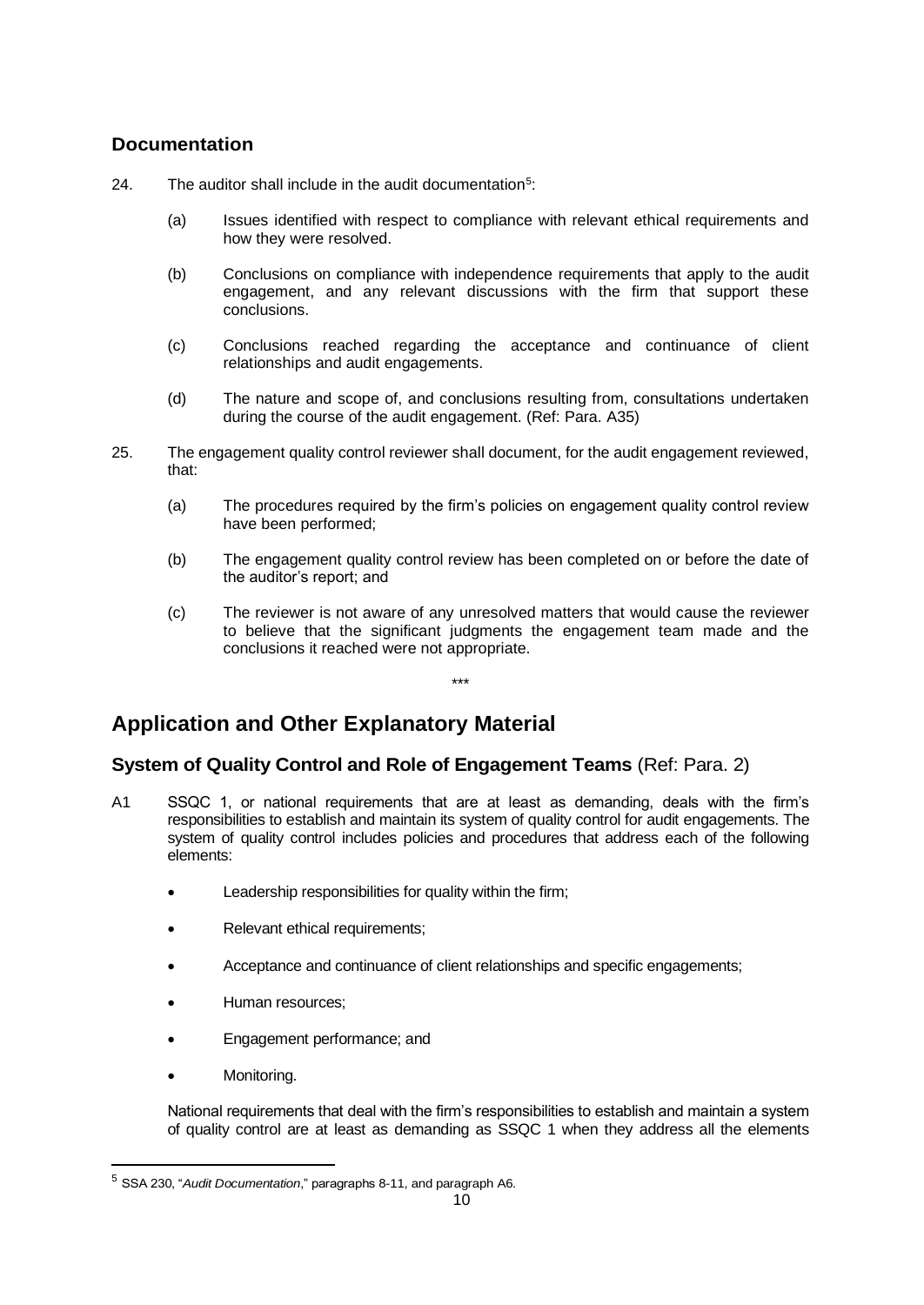referred to in this paragraph and impose obligations on the firm that achieve the aims of the requirements set out in SSQC 1.

#### *Reliance on the Firm's System of Quality Control (Ref: Para. 4)*

- A2 Unless information provided by the firm or other parties suggest otherwise, the engagement team may rely on the firm's system of quality control in relation to, for example:
	- Competence of personnel through their recruitment and formal training.
	- Independence through the accumulation and communication of relevant independence information.
	- Maintenance of client relationships through acceptance and continuance systems.
	- Adherence to applicable legal and regulatory requirements through the monitoring process.

# **Leadership Responsibilities for Quality on Audits** (Ref: Para. 8)

- A3 The actions of the engagement partner and appropriate messages to the other members of the engagement team, in taking responsibility for the overall quality on each audit engagement, emphasize:
	- (a) The importance to audit quality of:
		- (i) Performing work that complies with professional standards and applicable legal and regulatory requirements;
		- (ii) Complying with the firm's quality control policies and procedures as applicable;
		- (iii) Issuing auditor's reports that are appropriate in the circumstances; and
		- (iv) The engagement team's ability to raise concerns without fear of reprisals; and
	- (b) The fact that quality is essential in performing audit engagements.

#### **Relevant Ethical Requirements**

*Compliance with Relevant Ethical Requirements* (Ref: Para. 9)

- A4 The ACRA Code establishes the fundamental principles of ethics, which are:
	- (a) Integrity;
	- (b) Objectivity;
	- (c) Professional competence and due care;
	- (d) Confidentiality; and
	- (e) Professional behavior.

The fundamental principles of ethics establish the standard of behavior expected of a professional accountant.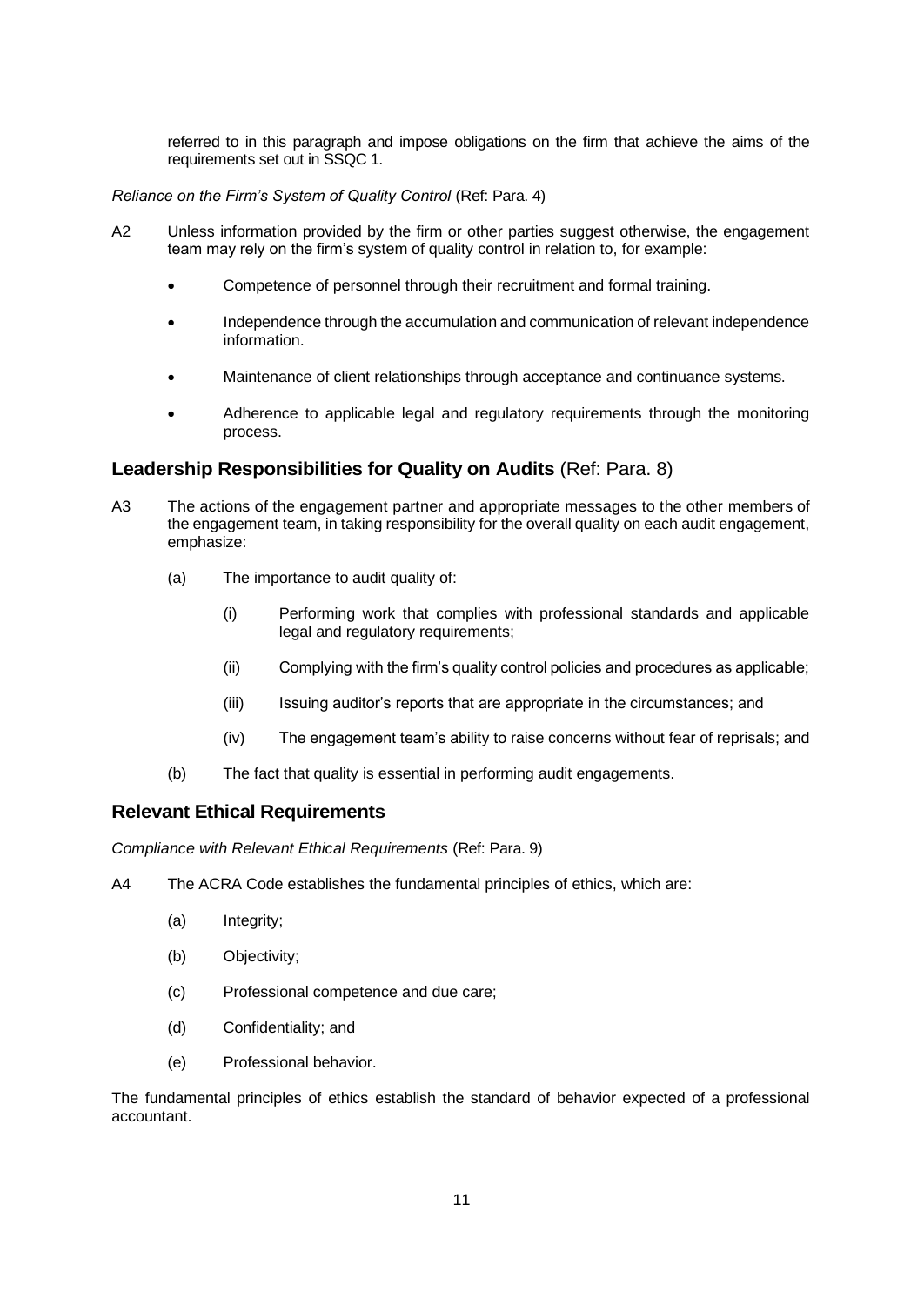Definition of "Firm," "Network" and "Network Firm" (Ref: Para. 9-11)

- A5 The definitions of "firm," "network" or "network firm" in relevant ethical requirements may differ from those set out in this SSA. For example, the ACRA Code defines the "firm" as:
	- (a) An Accounting Entity [An Accounting Corporation, Accounting Firm, or Accounting Limited Liability Partnership, approved under the Accountants Act (Chapter 2);
	- (b) An entity that controls an Accounting Entity through ownership, management or other means; and
	- (c) An entity controlled by an Accounting Entity through ownership, management or other means.

The ACRA Code also provides guidance in relation to the terms "network" and "network firm."

In complying with the requirements in paragraphs 9-11, the definitions used in the relevant ethical requirements apply in so far as is necessary to interpret those ethical requirements.

#### *Threats to Independence* (Ref: Para. 11(c))

A6. The engagement partner may identify a threat to independence regarding the audit engagement that may not be at an acceptable level. In that case, as required by paragraph 11(d), the engagement partner reports to the relevant person(s) within the firm to determine the appropriate action, which may include eliminating the circumstance that creates the threat, applying safeguards to reduce the threat to an acceptable level or withdrawing from the audit engagement, where withdrawal is possible under applicable law or regulation.

Considerations Specific to Public Sector Entities

A7 Statutory measures may provide safeguards for the independence of public sector auditors. However, public sector auditors or audit firms carrying out public sector audits on behalf of the statutory auditor may, depending on the terms of the mandate in a particular jurisdiction, need to adapt their approach in order to promote compliance with the spirit of paragraph 11. This may include, where the public sector auditor's mandate does not permit withdrawal from the engagement, disclosure through a public report, of circumstances that have arisen that would, if they were in the private sector, lead the auditor to withdraw.

## **Acceptance and Continuance of Client Relationships and Audit Engagements**  (Ref: Para. 12)

- A8 SSQC 1 requires the firm to obtain information considered necessary in the circumstances before accepting an engagement with a new client, when deciding whether to continue an existing engagement, and when considering acceptance of a new engagement with an existing client<sup>6</sup>. Information such as the following assists the engagement partner in determining whether the conclusions reached regarding the acceptance and continuance of client relationships and audit engagements are appropriate:
	- The integrity of the principal owners, key management and those charged with governance of the entity;
	- Whether the engagement team is competent to perform the audit engagement and has the necessary capabilities, including time and resources;
	- Whether the firm and the engagement team can comply with relevant ethical requirements; and

 $6$  SSQC 1, paragraph 27(a).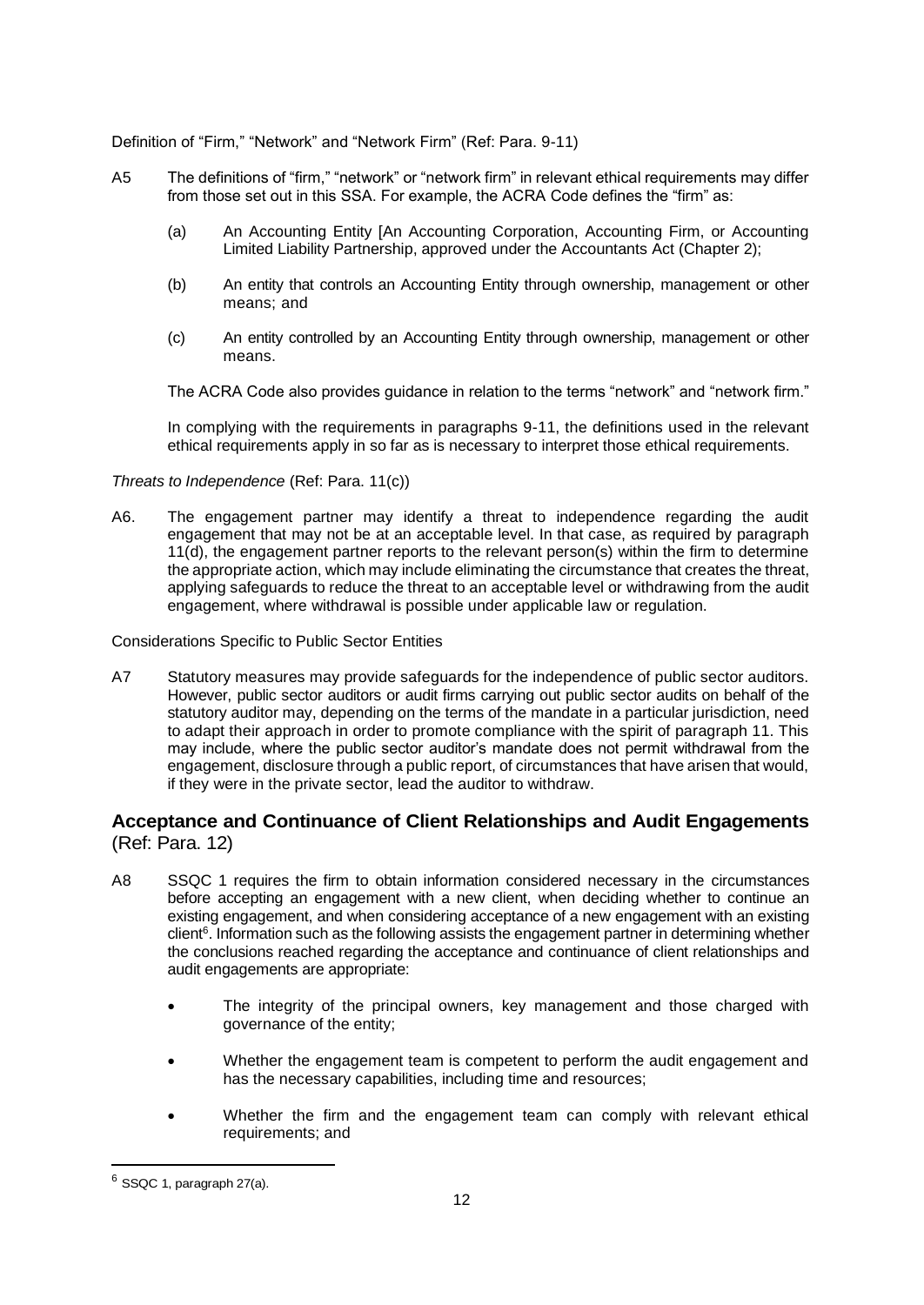- Significant matters that have arisen during the current or previous audit engagement, and their implications for continuing the relationship.
- A8a. Law, regulation, or relevant ethical requirements<sup>7</sup> may require the auditor to request, prior to accepting the engagement, the predecessor auditor to provide known information regarding any facts or circumstances that, in the predecessor auditor's judgment, the auditor needs to be aware of before deciding whether to accept the engagement. In some circumstances, the predecessor auditor may be required, on request by the proposed successor auditor, to provide information regarding identified or suspected non-compliance with laws and regulations to the proposed successor auditor. For example, where the predecessor auditor has withdrawn from the engagement as a result of identified or suspected non-compliance with laws and regulations, EP 100 requires that the predecessor auditor, on request by a proposed successor auditor, provides all such facts and other information concerning such non-compliance that, in the predecessor auditor's opinion, the proposed successor auditor needs to be aware of before deciding whether to accept the audit appointment.<sup>8</sup>

#### *Considerations Specific to Public Sector Entities* (Ref: Para. 12-13)

A9 In the public sector, auditors may be appointed in accordance with statutory procedures. Accordingly, certain of the requirements and considerations regarding the acceptance and continuance of client relationships and audit engagements as set out in paragraphs 12, 13 and A8 may not be relevant. Nonetheless, information gathered as a result of the process described may be valuable to public sector auditors in performing risk assessments and in carrying out reporting responsibilities.

# **Assignment of Engagement Teams** (Ref: Para. 14)

- A10 An engagement team includes a person using expertise in a specialized area of accounting or auditing, whether engaged or employed by the firm, if any, who performs audit procedures on the engagement. However, a person with such expertise is not a member of the engagement team if that person's involvement with the engagement is only consultation. Consultations are addressed in paragraph 18, and paragraph A21-A22.
- A11 When considering the appropriate competence and capabilities expected of the engagement team as a whole, the engagement partner may take into consideration such matters as the team's:
	- Understanding of, and practical experience with, audit engagements of a similar nature and complexity through appropriate training and participation.
	- Understanding of professional standards and applicable legal and regulatory requirements.
	- Technical expertise, including expertise with relevant information technology and specialized areas of accounting or auditing.
	- Knowledge of relevant industries in which the client operates.
	- Ability to apply professional judgment.
	- Understanding of the firm's quality control policies and procedures.

See, for example, paragraph R320.8 of the ACRA Code.

See, for example, paragraphs R360.22 and R360.23 of the ACRA Code.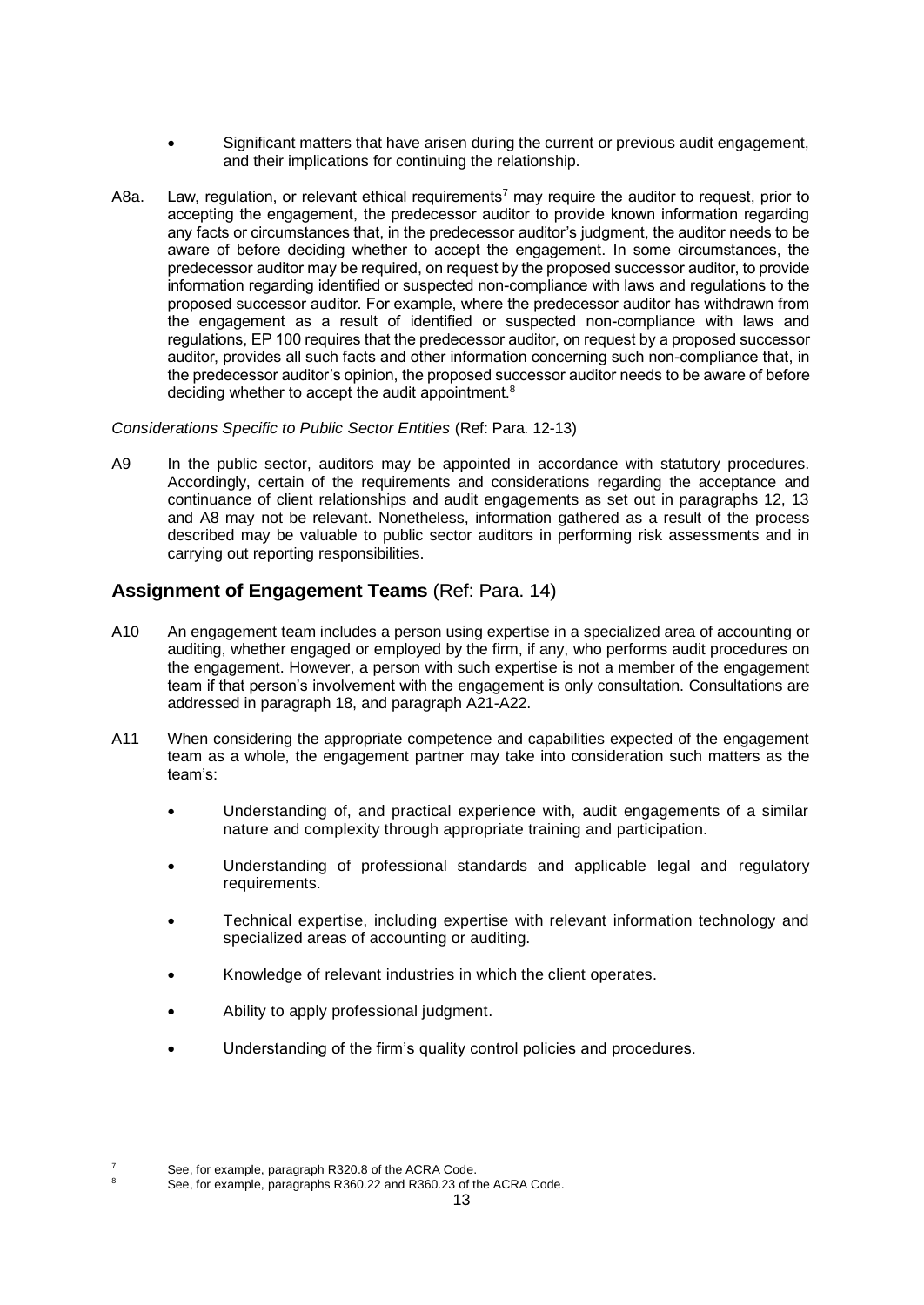#### *Considerations Specific to Public Sector Entities*

A12 In the public sector, additional appropriate competence may include skills that are necessary to discharge the terms of the audit mandate in a particular jurisdiction. Such competence may include an understanding of the applicable reporting arrangements, including reporting to the legislature or other governing body or in the public interest. The wider scope of a public sector audit may include, for example, some aspects of performance auditing or a comprehensive assessment of compliance with law, regulation or other authority and preventing and detecting fraud and corruption.

## **Engagement Performance**

#### *Direction, Supervision and Performance* (Ref: Para. 15(a))

- A13 Direction of the engagement team involves informing the members of the engagement team of matters such as:
	- Their responsibilities, including the need to comply with relevant ethical requirements, and to plan and perform an audit with professional skepticism as required by SSA200<sup>9</sup>.
	- Responsibilities of respective partners where more than one partner is involved in the conduct of an audit engagement.
	- The objectives of the work to be performed.
	- The nature of the entity's business.
	- Risk-related issues.
	- Problems that may arise.
	- The detailed approach to the performance of the engagement.

Discussion among members of the engagement team allows less experienced team members to raise questions with more experienced team members so that appropriate communication can occur within the engagement team.

- A14 Appropriate teamwork and training assist less experienced members of the engagement team to clearly understand the objectives of the assigned work.
- A15 Supervision includes matters such as:
	- Tracking the progress of the audit engagement.
	- Considering the competence and capabilities of individual members of the engagement team, including whether they have sufficient time to carry out their work, whether they understand their instructions, and whether the work is being carried out in accordance with the planned approach to the audit engagement.
	- Addressing significant matters arising during the audit engagement, considering their significance and modifying the planned approach appropriately.
	- Identifying matters for consultation or consideration by more experienced engagement team members during the audit engagement.

<sup>9</sup> SSA 200, *"Overall Objectives of the Independent Auditor and the Conduct of an Audit in Accordance with Singapore Standards on Auditing,"* paragraph 15.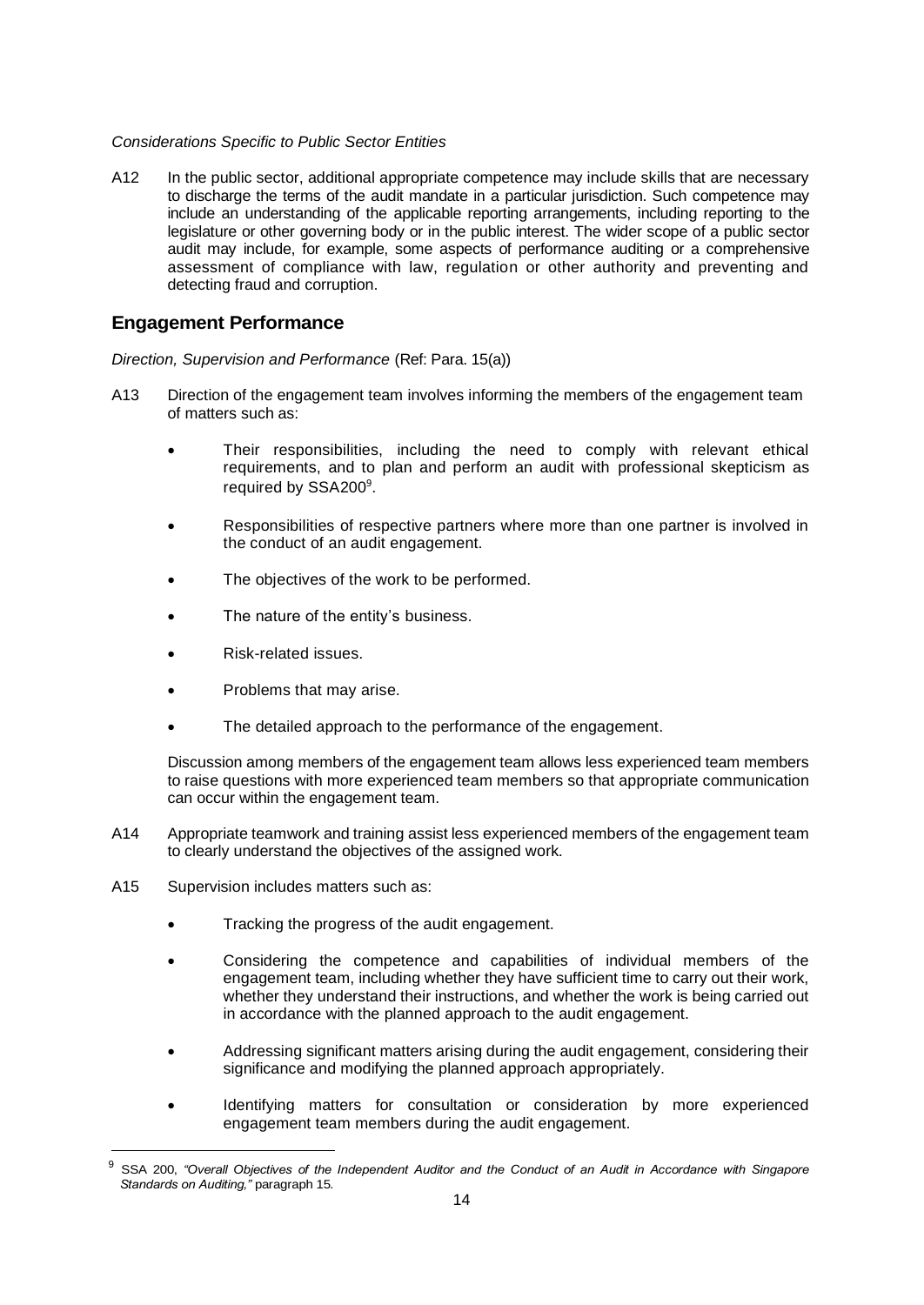#### *Reviews*

Review Responsibilities (Ref: Para. 16)

- A16 Under SSQC 1, the firm's review responsibility policies and procedures are determined on the basis that work of less experienced team members is reviewed by more experienced team members<sup>10</sup>.
- A17 A review consists of consideration whether, for example:
	- The work has been performed in accordance with professional standards and applicable legal and regulatory requirements;
	- Significant matters have been raised for further consideration;
	- Appropriate consultations have taken place and the resulting conclusions have been documented and implemented;
	- There is a need to revise the nature, timing and extent of work performed;
	- The work performed supports the conclusions reached and is appropriately documented;
	- The evidence obtained is sufficient and appropriate to support the auditor's report; and
	- The objectives of the engagement procedures have been achieved.

The Engagement Partner's Review of Work Performed (Ref: Para. 17)

- A18 Timely reviews of the following by the engagement partner at appropriate stages during the engagement allow significant matters to be resolved on a timely basis to the engagement partner's satisfaction on or before the date of the auditor's report:
	- Critical areas of judgment, especially those relating to difficult or contentious matters identified during the course of the engagement;
	- Significant risks; and
	- Other areas the engagement partner considers important.

The engagement partner need not review all audit documentation, but may do so. However, as required by SSA 230, the partner documents the extent and timing of the reviews<sup>11</sup>.

A19 An engagement partner taking over an audit during the engagement may apply the review procedures as described in paragraphs A18 to review the work performed to the date of a change in order to assume the responsibilities of an engagement partner.

*Considerations Relevant Where a Member of the Engagement Team with Expertise in a Specialized Area of Accounting or Auditing Is Used* (Ref: Para. 15-17)

A20 Where a member of the engagement team with expertise in a specialized area of accounting or auditing is used, direction, supervision and review of that engagement team member's work may include matters such as:

<sup>10</sup> SSQC 1, paragraph 33.

 $11$  SSA 230, paragraph 9(c).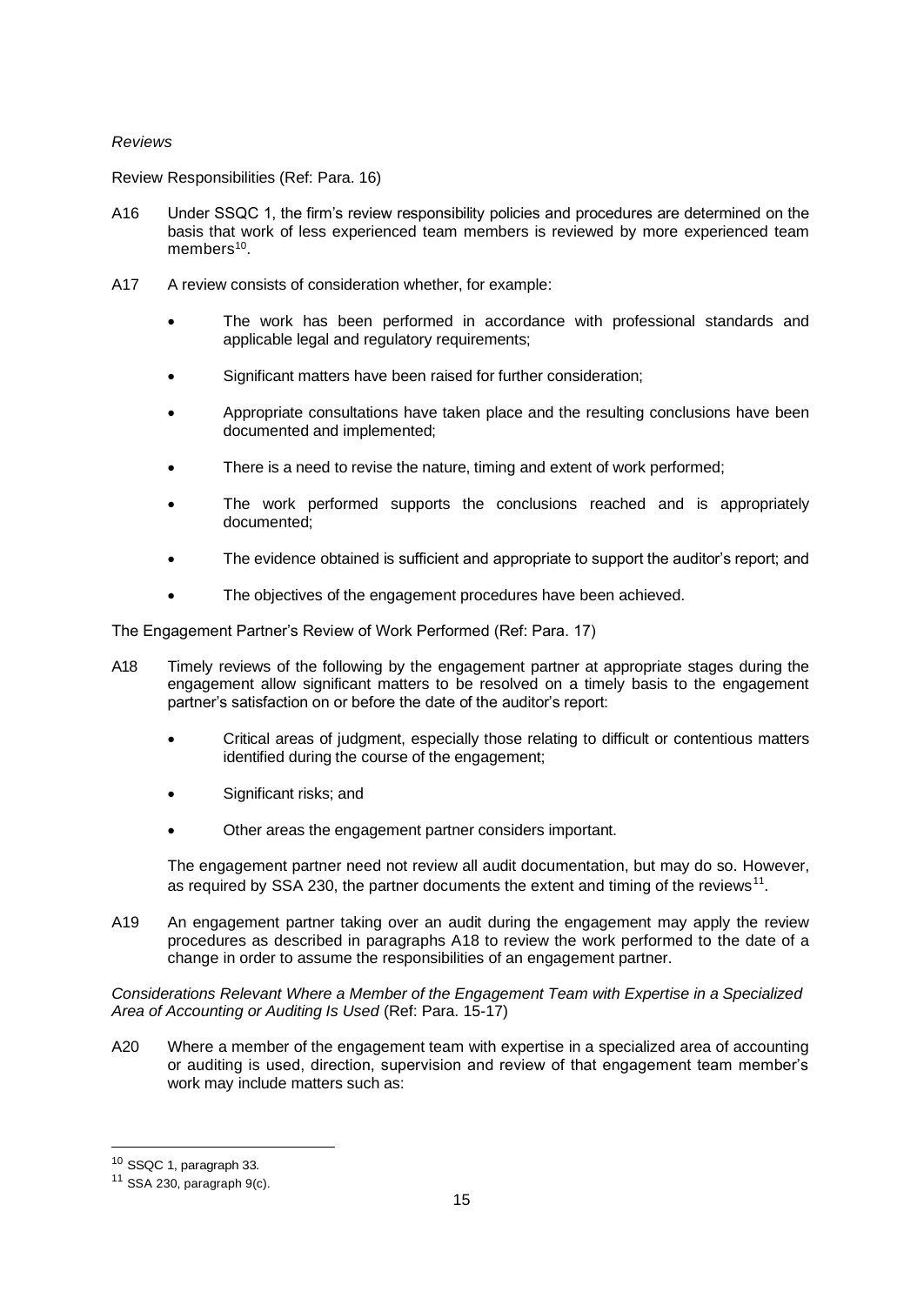- Agreeing with that member the nature, scope and objectives of that member's work; and the respective roles of, and the nature, timing and extent of communication between that member and other members of the engagement team.
- Evaluating the adequacy of that member's work including the relevance and reasonableness of that member's findings or conclusions and their consistency with other audit evidence.

*Consultation* (Ref: Para. 18)

- A21 Effective consultation on significant technical, ethical, and other matters within the firm or, where applicable, outside the firm can be achieved when those consulted:
	- Are given all the relevant facts that will enable them to provide informed advice; and
	- Have appropriate knowledge, seniority and experience.
- A22 It may be appropriate for the engagement team to consult outside the firm, for example, where the firm lacks appropriate internal resources. They may take advantage of advisory services provided by other firms, professional and regulatory bodies, or commercial organizations that provide relevant quality control services.

#### *Engagement Quality Control Review*

Completion of the Engagement Quality Control Review before Dating of the Auditor's Report (Ref: Para. 19(c))

- A23 SSA 700 requires the auditor's report to be dated no earlier than the date on which the auditor has obtained sufficient appropriate evidence on which to base the auditor's opinion on the financial statements<sup>12</sup>. In cases of an audit of financial statements of listed entities or when an engagement meets the criteria for an engagement quality control review, such a review assists the auditor in determining whether sufficient appropriate evidence has been obtained.
- A24 Conducting the engagement quality control review in a timely manner at appropriate stages during the engagement allows significant matters to be promptly resolved to the engagement quality control reviewer's satisfaction on or before the date of the auditor's report.
- A25 Completion of the engagement quality control review means the completion by the engagement quality control reviewer of the requirements in paragraphs 20-21, and where applicable, compliance with paragraph 22. Documentation of the engagement quality control review may be completed after the date of the auditor's report as part of the assembly of the final audit file. SSA 230 establishes requirements and provides guidance in this regard<sup>13</sup>.
- Nature, Extent and Timing of Engagement Quality Control Review (Ref: Para. 20)
- A26 Remaining alert for changes in circumstances allows the engagement partner to identify situations in which an engagement quality control review is necessary, even though at the start of the engagement, such a review was not required.
- A27 The extent of the engagement quality control review may depend, among other things, on the complexity of the audit engagement, whether the entity is a listed entity, and the risk that the auditor's report might not be appropriate in the circumstances. The performance of an engagement quality control review does not reduce the responsibilities of the engagement partner for the audit engagement and its performance.

<sup>12</sup> SSA 700, "*Forming an Opinion and Reporting on Financial Statements*," paragraph 41.

<sup>13</sup> SSA 230, paragraphs 14-16 and A21-A24.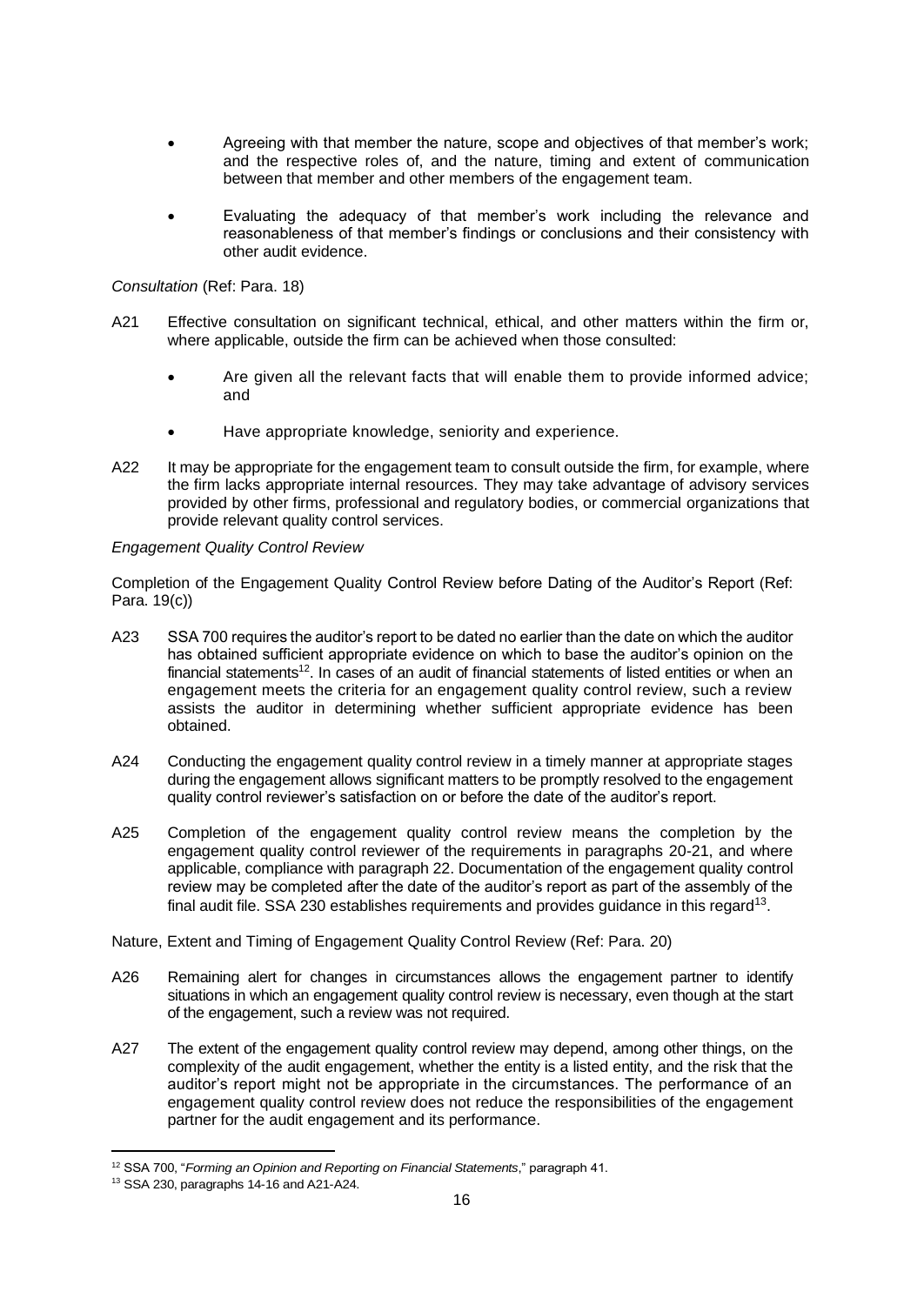- A27a When SSA 701<sup>14</sup> applies, the conclusions reached by the engagement team in formulating the auditor's report include determining:
	- The key audit matters to be included in the auditor's report;
	- The key audit matters that will not be communicated in the auditor's report in accordance with paragraph 14 of SSA 701, if any; and
	- If applicable, depending on the facts and circumstances of the entity and the audit, that there are no key audit matters to communicate in the auditor's report.

In addition, the review of the proposed auditor's report in accordance with paragraph 20(b) includes consideration of the proposed wording to be included in the Key Audit Matters section.

Engagement Quality Control Review of Listed Entities (Ref: Para. 21)

- A28 Other matters relevant to evaluating the significant judgements made by the engagement team that may be considered in an engagement quality control review of a listed entity include:
	- Significant risks identified during the engagement in accordance with SSA 315 (Revised)<sup>15</sup>, and the responses to those risks in accordance with SSA 330<sup>16</sup>, including the engagement team's assessment of, and response to, the risk of fraud in accordance with SSA 240<sup>17</sup>.
	- Judgements made, particularly with respect to materiality and significant risks.
	- The significance and disposition of corrected and uncorrected misstatements identified during the audit.
	- The matters to be communicated to management and those charged with governance and, where applicable, other parties such as regulatory bodies.

These other matters, depending on the circumstances, may also be applicable for engagement quality control reviews for audits of financial statements of other entities.

Considerations Specific to Smaller Entities (Ref: Para. 20-21)

A29 In addition to the audits of financial statements of listed entities, an engagement quality control review is required for audit engagements that meet the criteria established by the firm that subjects engagements to an engagement quality control review. In some cases, none of the firm's audit engagements may meet the criteria that would subject them to such a review.

Considerations Specific to Public Sector Entities (Ref: Para. 20-21)

- A30 In the public sector, a statutorily appointed auditor (for example, an Auditor General, or other suitably qualified person appointed on behalf of the Auditor General), may act in a role equivalent to that of engagement partner with overall responsibility for public sector audits. In such circumstances, where applicable, the selection of the engagement quality control reviewer includes consideration of the need for independence from the audited entity and the ability of the engagement quality control reviewer to provide an objective evaluation.
- A31 Listed entities as referred to in paragraphs 21 and A28 are not common in the public sector. However, there may be other public sector entities that are significant due to size, complexity

<sup>14</sup> SSA 701, *Communicating Key Audit Matters in the Auditor's Report* 

<sup>15</sup> SSA 315 (Revised), "*Identifying and Assessing the Risks of Material Misstatement Through Understanding the Entity and Its Environment*".

<sup>16</sup> SSA 330, "*The Auditor's Responses to Assessed Risks*".

<sup>17</sup> SSA 240, "*The Auditor's Responsibilities Relating to Fraud in an Audit of Financial Statements*".